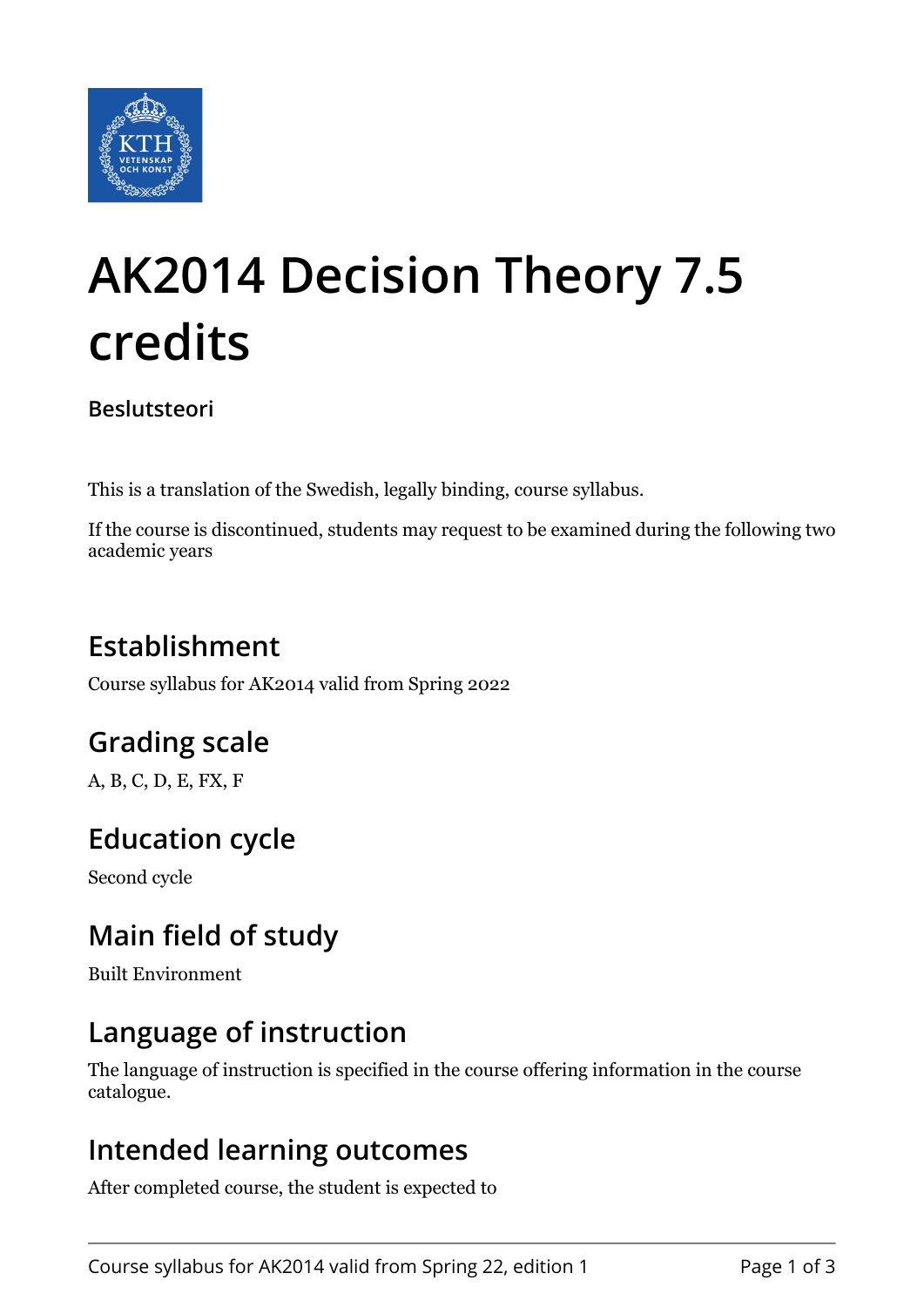- be able to account for the basics of formalising decision problems, the selection of decision-theoretical method, decisions under risk and uncertainty, and the history of decision theory,
- be able to account for the basic concepts used in decision theory: uncertainty and values, the extent to which they are subject to rationality constraints, and the extent to which they may be quantified,
- be able to apply decision-theoretical theory and give reasons for selected solutions of decision problems and of game-theoretical problems,
- be able to discuss and analyse decision-theoretical questions from a philosophical perspective,
- be able to discuss and problematise decision theory and decision methods in practical academic or professional settings.

For higher grades, the student is additionally expected to

- be able to analyse and problematise formalisations of decision problems, the selection of decision-theoretical method given a certain decision problem, and decision under risk and uncertainty,
- be able to problematise concepts used in decision theory: uncertainty and values, the extent to which they are subject to rationality constraints, and the extent to which they may be quantified.

#### **Course contents**

In many situations we are forced to make decisions without having complete knowledge of the outcomes of our choices. The aim of this course is to provide a foundation for reflection on how rational choices can be made in such situations. We will discuss concepts such as rationality, preferences, goals, uncertainty, and utility. What does it mean to say that a preference, a goal, or a choice is rational? How should decisions be made under uncertainty and risk? What importance does the expected utility of different options have in a decision situation? This course will also serve as an introduction to game theory and social decision theory.

## **Specific prerequisites**

Higher education studies comprising 120 ECTS credits. Language proficiency corresponding to English B/English 6 in Swedish **gymnasium**.

#### **Examination**

- DELA Seminar Participation and Home Assignments, 3.0 credits, grading scale: P, F
- EXCA Take-home Exercises, 4.5 credits, grading scale: P, F
- TENA Optional Exam, credits, grading scale: A, B, C, D, E, FX, F

Based on recommendation from KTH's coordinator for disabilities, the examiner will decide how to adapt an examination for students with documented disability.